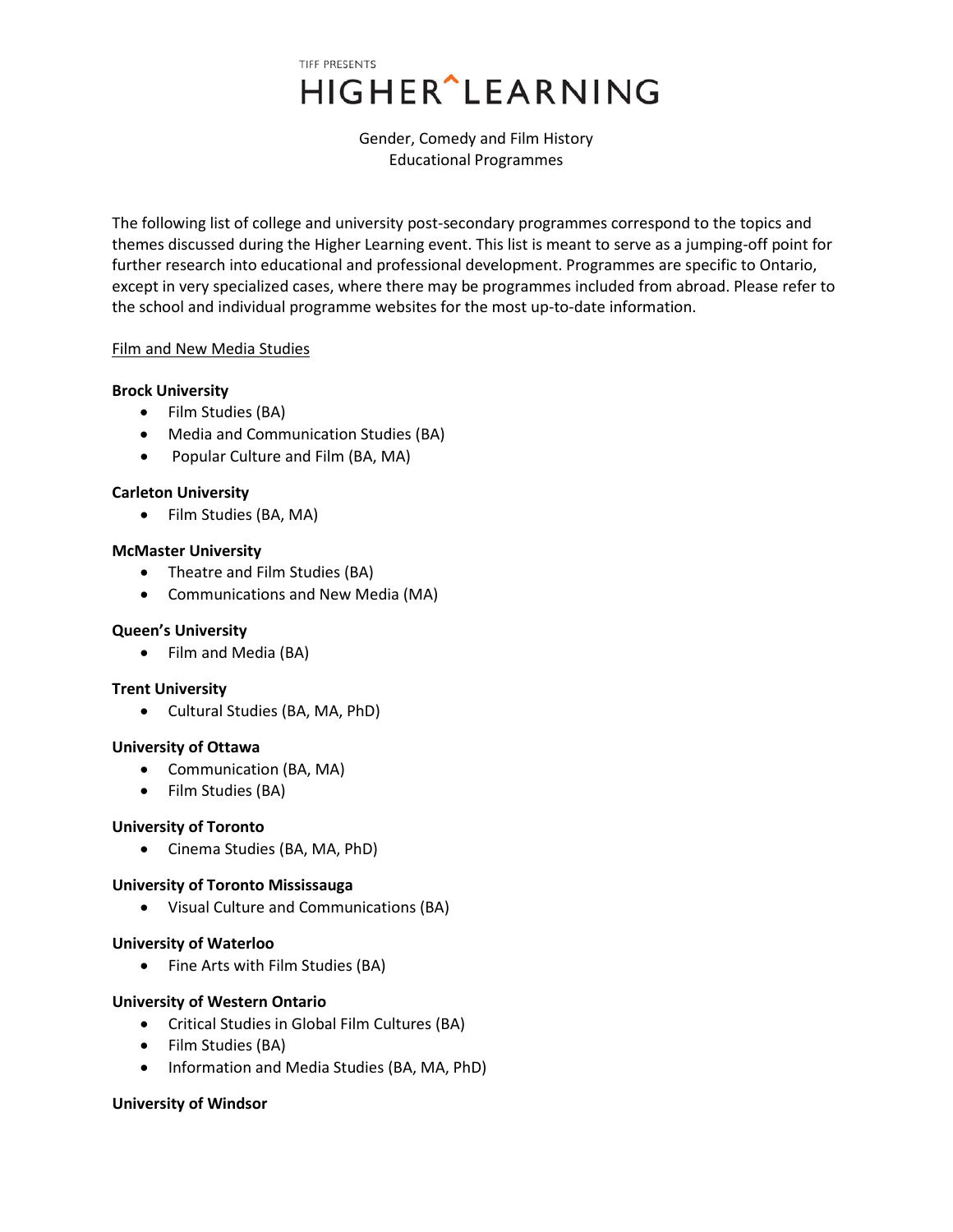# TIFF PRESENTS **HIGHER**<sup>^</sup>LEARNING

Gender, Comedy and Film History Educational Programmes

• Communication, Media and Film (BA, MA)

## **Wilfred Laurier University**

- Communication Studies (BA)
- Film Studies (BA)
- Communication Studies (MA)

## **York University**

• Cinema and Media Studies (BA, MA)

# **York University and Ryerson University**

• Communication and Culture (MA, PhD)

### Women and Gender Studies

### **Brock University**

• Women and Gender Studies (BA)

### **Carleton University**

• Women and Gender Studies (BA, MA)

### **Lakehead University**

• Women's Studies (BA, MA)

### **McMaster University**

- Gender Studies (BA)
- Gender Studies and Feminist Research (MA, PhD)

### **Queen's University**

• Gender Studies (BA, MA)

### **Trent University**

• Gender & Women's Studies (BA)

### **University of Ottawa**

• Women's Studies (BA, MA)

### **University of Toronto at Mississauga**

• Women and Gender Studies (BA)

### **University of Windsor**

• Women's Studies (BA)